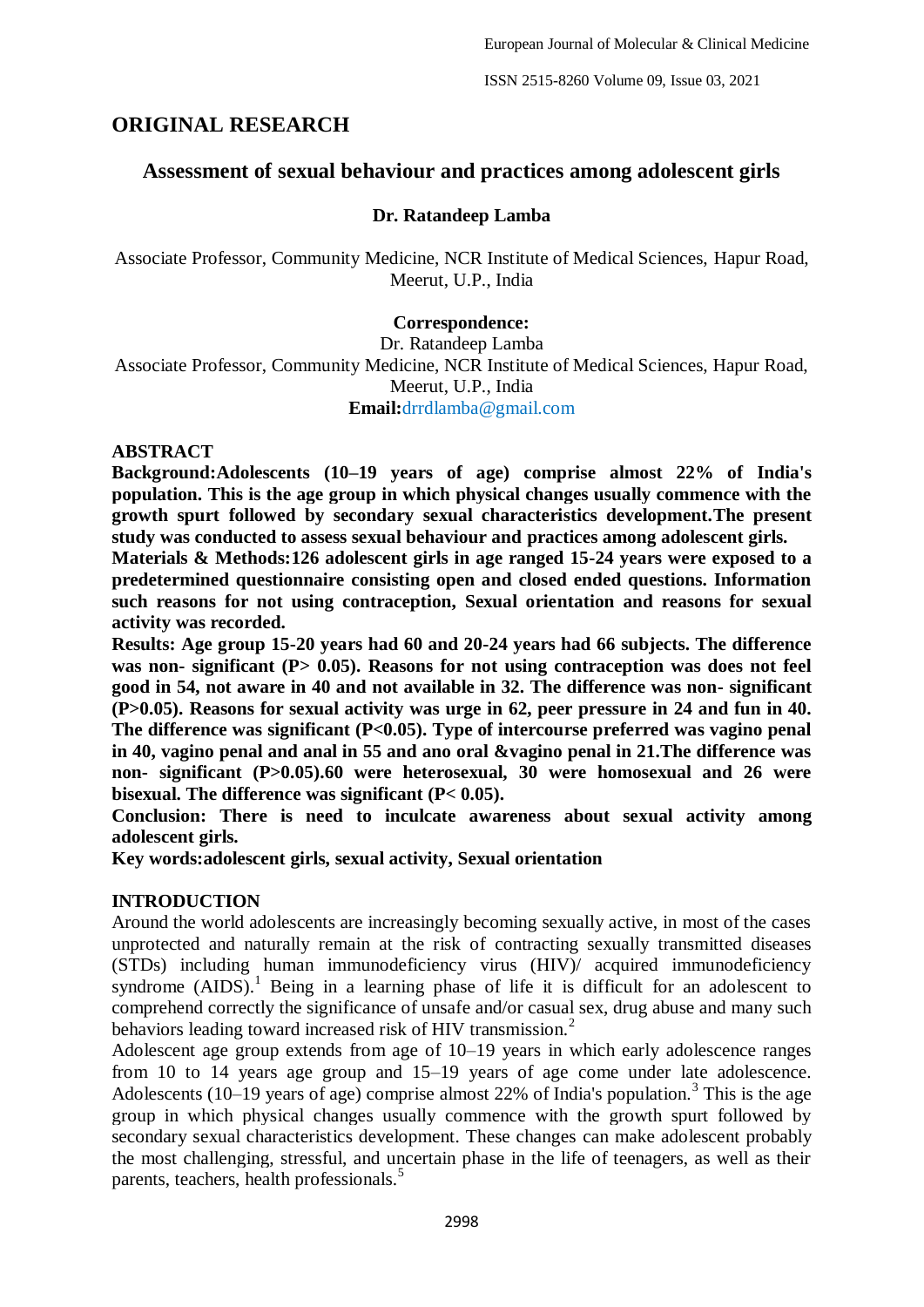It is evident from studies in India that involvement of adolescent girls in premarital sexual activity is as significant in towns and rural areas as it is in large urban areas.Unwanted pregnancies may end up in unsafe or illegal abortions that will affect the maternal health. Adolescent girls are more vulnerable to be engaged in unsafe sex than boys of the same age group which can be due to poverty, economic issues, cultural stigmas, or parental behavior.<sup>5</sup>The present study was conducted to assess sexual behaviour and practices among adolescent girls.

## **MATERIALS & METHODS**

The present study comprised of 126 adolescent girls. The consent was obtained from all enrolled patients.

Data such as name, ageetc. was recorded. All were exposed to a predetermined questionnaire consisting open and closed ended questions. Information such reasons for not using contraception, Sexual orientation and reasons for sexual activity was recorded. Data thus obtained were subjected to statistical analysis. P value < 0.05 was considered significant.

## **RESULTS**

#### **Table I Distribution based on age group**

| Age group (Years)   Number   P value |    |      |
|--------------------------------------|----|------|
| 15-20                                | 60 | 0.92 |
| $20 - 24$                            | 66 |      |

Table I, graph I shows that age group 15-20 years had 60 and 20-24 years had 66subjects. The difference was non- significant  $(P> 0.05)$ .





#### **Table II Reasons for not using contraception**

| <b>Parameters</b>  | Number   P value |      |
|--------------------|------------------|------|
| Does not feel good | 54               | 0.92 |
| Not aware          |                  |      |
| Not available      |                  |      |

Table IIshows that reasons for not using contraception was does not feel good in 54, not aware in 40 and not available in 32. The difference was non- significant (P>0.05).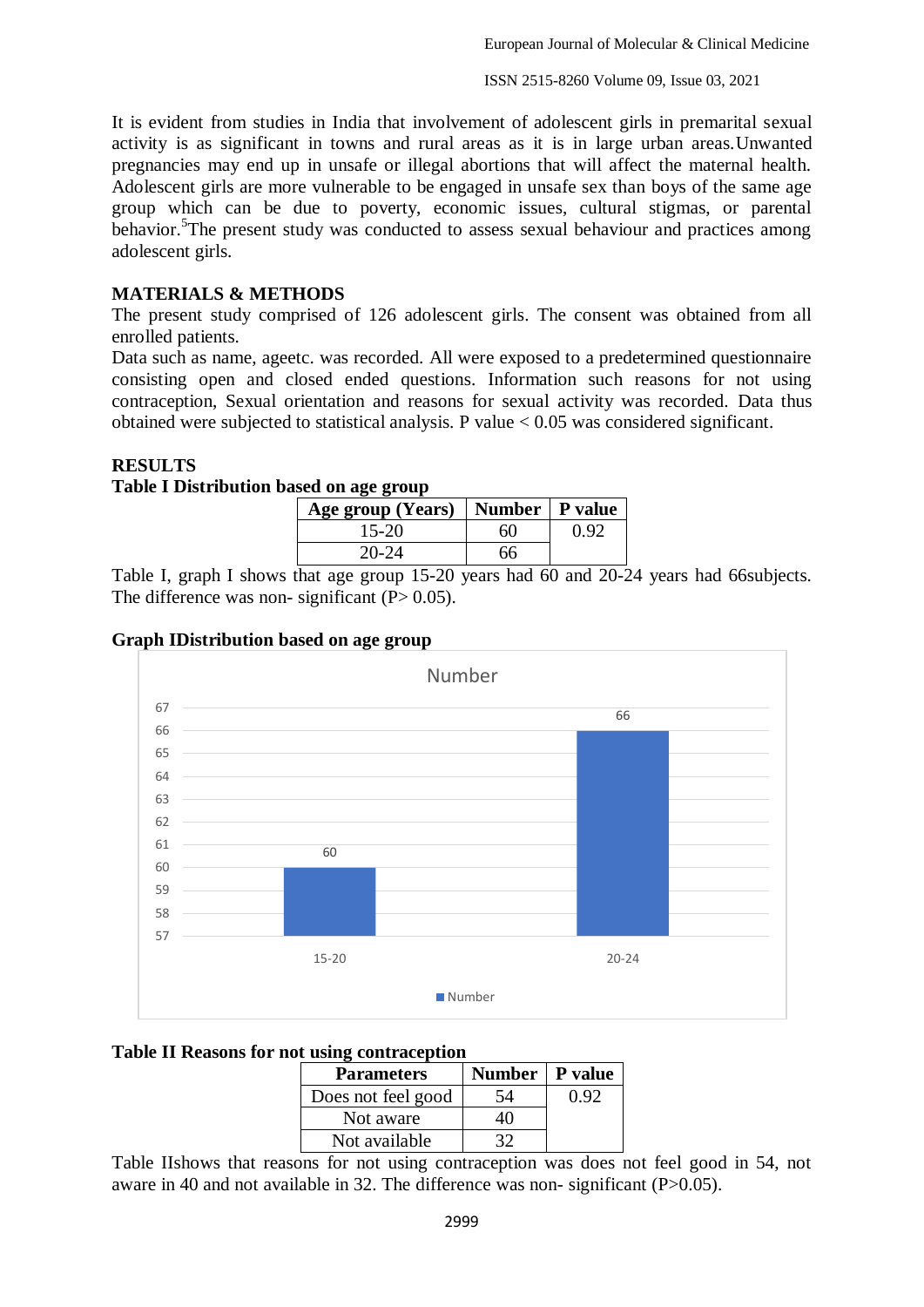ISSN 2515-8260 Volume 09, Issue 03, 2021

| IAI ACUVILV |                   |               |         |  |
|-------------|-------------------|---------------|---------|--|
|             | <b>Parameters</b> | <b>Number</b> | P value |  |
|             | Urge              |               | 0.05    |  |
|             | Peer pressure     | 24            |         |  |
|             | Fun               |               |         |  |

#### **Table III Reasons for sexual activity**

Table III shows that reasons for sexual activity was urge in 62, peer pressure in 24 and fun in 40. The difference was significant  $(P<0.05)$ .

## **Table IV Type of intercourse**

| <b>Parameters</b>     | Number   P value |      |
|-----------------------|------------------|------|
| Vagino penal          | 40               | 0.11 |
| Vagino penal and anal | 55               |      |
| Ano oral&vagino penal |                  |      |

Table IV shows that type of intercourse preferred was vagino penal in 40, vagino penal and anal in 55 and ano oral &vagino penal in 21.The difference was non- significant (P>0.05).



## **Graph II Sexual orientation**

Graph II shows that60 were heterosexual, 30 were homosexual and 26 were bisexual. The difference was significant  $(P< 0.05)$ .

#### **DISCUSSION**

Adolescents' and youngsters' sexual activities are on the rise and rapidly emerging as a public health concern.<sup>6</sup> Secondary sexual growth, changes in hormonal spurting, emotional, cognitive and psychosocial development result in sexual curiosity and experimentation, often in situations of little reproductive health information or services.<sup>7</sup>There is consensus that adolescents and young adults engage in high- risk sexual behaviour that predisposes them to reproductive health problems.<sup>8</sup> This is as a result of physiological and psychological changes that cause them to desire sexual intercourse and take risks, leading to unfavorable sexual and reproductive health indices. <sup>9</sup>The present study was conducted to assess sexual behaviour and practices among adolescent girls.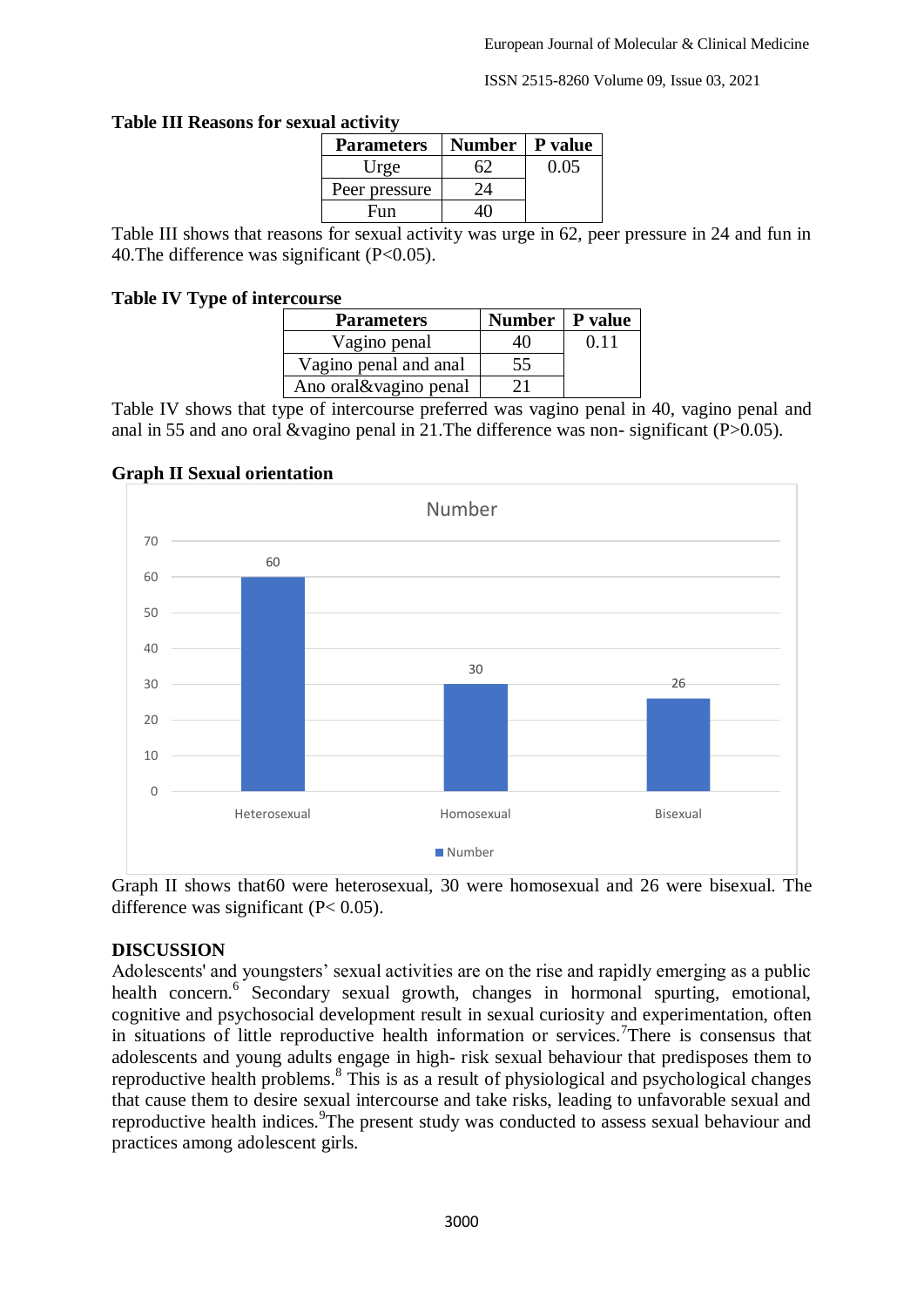ISSN 2515-8260 Volume 09, Issue 03, 2021

We found that age group 15-20 years had 60 and 20-24 years had 66 subjects. Agarwal et  $al<sup>10</sup>$ found that sexual debut is usually with an elder as noted in the study. Youngsters engage in unhealthy sexual behaviours, characterized by early age at sexual initiation, unsafe sex and multiple sex partners, Reasons given for this include curiosity, peer influence, pleasure and financial benefit, amongst others. Similar patterns of sexual behavior have been seen in all parts of the world, the findings being similar in developed as well as developing nations. Despite the ongoing programs and initiatives taken by the Indian government, this article points to the need of increasing sexual awareness by incorporating sexual education as a part of the early education curriculum, by helping and including parents to overcome the social and cultural barrier between them and their children. Encouraging contraceptive use and hence improving adolescent and young people's reproductive and sexual health in the country.

We observed that reasons for not using contraception was does not feel good in 54, not aware in 40 and not available in 32. We found that reasons for sexual activity was urge in 62, peer pressure in 24 and fun in 40. Mukhopadhyay et  $al<sup>11</sup>$ evaluated their attitudes, and practices of sexual activities among their peer groups. The study is based on randomly selected 1031 unmarried adolescent girls residing in Gangtok, the capital town of Sikkim, and also in different blocks of the other three districts. The self-administered questionnaire was completed by participant girls to obtain data on socioeconomic characteristics, knowledge, awareness, and practices about sexual health issues such as HIV/AIDS, STIs, safe sex. Bivariate and multivariate analyses have been used for data analysis. Higher number of urban girls reported sexual activities among their peer group as compared to rural ones. However, unprotected sexual activity was reportedly higher among rural girls (10.26%). Results of multivariate analysis establishes role of media in raising sexual health awareness among girls in the study area. Role of socioeconomic characteristics of adolescents is important in raising awareness, building attitudes, and determining practices pertaining to sexual and reproductive health among them. Health care institutions along with media can raise awareness about sexuality and also can inculcate responsible sexual attitudes and practices among adolescents. We found that type of intercourse preferred was vagino penal in 40, vagino penal and anal in 55 and ano oral &vagino penal in 21. 60 were heterosexual, 30 were homosexual and 26 were bisexual. Gupta et  $aI^{12}$  observed that out of the 320 adolescents presented to the OPD, only 165 consented to participate in the study. Prevalence of sexual activity was 16.9% (28/165) in the study. Eight (8/165) adolescent girls have not attained menarche and all were not having any knowledge of sex. Three girls were the victims of sexual exploitation. Around 64% of these girls were sexually active with their classmates. All the sexually active females were having intercourse through the vaginal route, however non-vaginal route was also practiced by 6 girls. Home (11, 39%) was the preferred place followed by the hotel (10, 35.7%) for sexual activity.Prevalence of sexual activity is low among Indians as compared to the western world but it may be a tip of iceberg as it is a hospital-based study. This is the first study that assessed the route of intercourse, frequency of sexual activity, and place preferred by these adolescents to evaluate the sexual health behaviour.

#### **CONCLUSION**

Authors found that there is need to inculcate awareness about sexual activity among adolescent girls.

#### **REFERENCES**

1. Duru CB, Ubajaka C, Nnebue CC, Ifeadike CO, Okoro OP. Sexual behaviour and practices among secondary school adolescents in Anambra State, Nigeria. Afrimedic Journal. 2010;1(2):22-7.